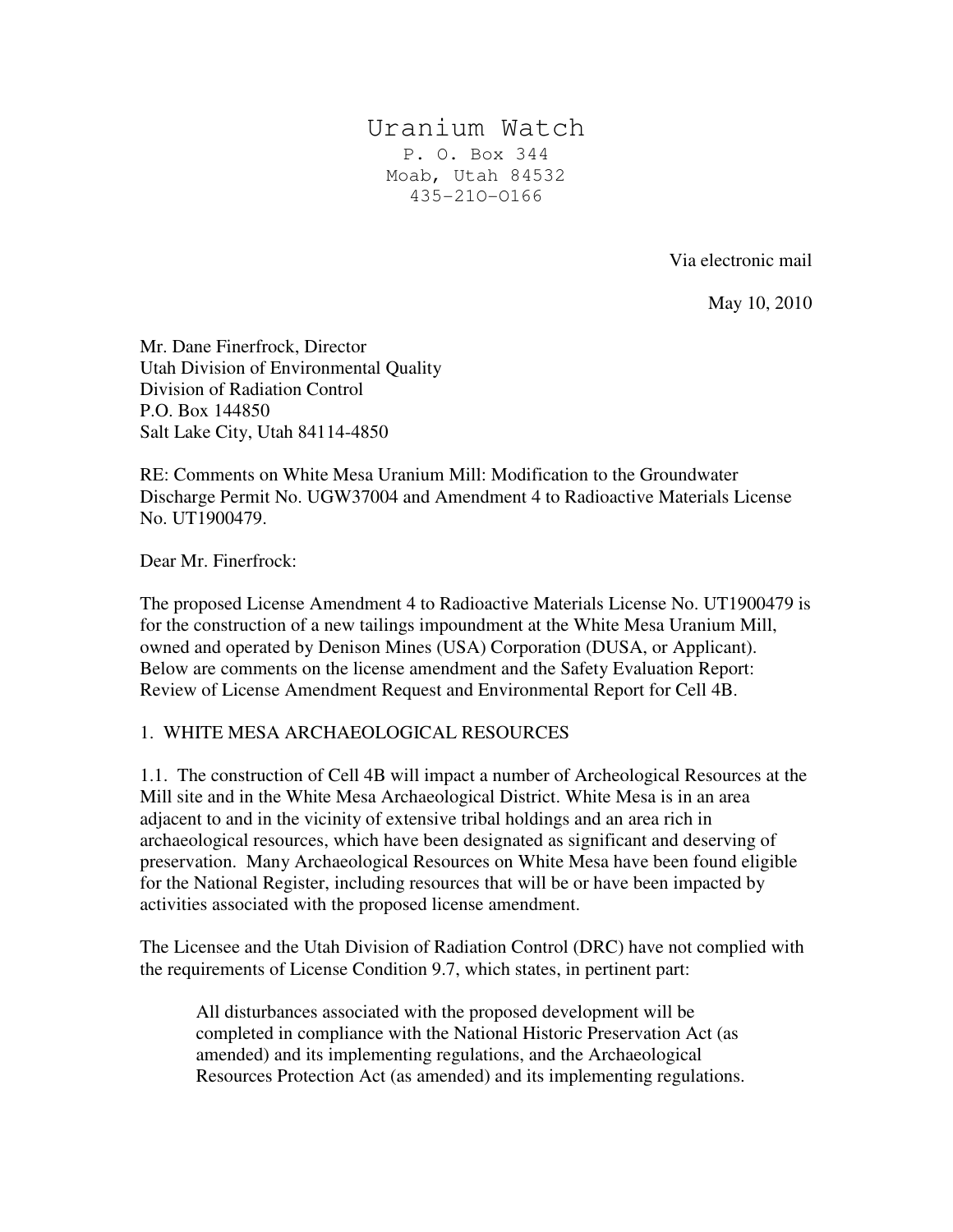Compliance with the National Historic Preservation Act includes compliance with Section 106. The Safety Evaluation Report (SER) fails to discuss how the Applicant fulfilled its responsibilities under the "National Historic Preservation Act (as amended) and its implementing regulations, and the Archaeological Resources Protection Act (as amended) and its implementing regulations."

A contractor to the licensee has commenced excavation of the Archaeological Resources at the Mill, with approval of the DRC. However, excavation has commenced without the any Section 106 consultation. The excavation of the valuable Archeological Resource on White Mesa has taken place without informing and consulting with nearby tribal governments and tribal Historic Preservation Officers and without an opportunity for public comment.

Further, the Licensee commenced activities that have impacts on the Archaeological Resources and are the subject of License Condition 9.7 requirements prior to this comment period and prior to the issuance of the license amendment and final environmental evaluation.

All activities that impact Archaeological Resources at the Mill should cease until DRC initiates and completes a Section 106 consultation process, including consultation with affected tribal governments or appropriate tribal representatives. The DRC should not issue the license amendment without consulting with the Ute, Navajo, and other regional tribal Historic Preservation Officers regarding the destruction of irreplaceable historic resources.

Further, the SER must include a discussion of how the Applicant has complied with the provisions of License Condition 9.7.

# 1.2. LICENSE CONDITION 9.7.

The DRC is not proposing any changes to License Condition 9.7, which pertains to the cultural resources at the Mill. License Condition 9.7 refers to a Memorandum of Agreement (MOU) between the Utah State Historical Preservation Officer (SHAPO), the Advisory Council on Historic Preservation (ACHP) the Nuclear Regulatory Commission (NRC), and Energy Fuels Nuclear, Inc. (a former Mill owner/licensee). The MOU was ratified on August 20, 1979, and amended on May 3, 1983. The MOU should be amended or replaced, since it does not reflect the current situation at the Mill.

# 2. SAFETY EVALUATION REPORT (SER)

#### 2.1. LICENSEE REPORTING RESPONSIBILITIES (SER, page 21).

The DRC should make the effluent monitoring reports, Semi-Annual Effluent Reports and Quarterly Groundwater Monitoring Reports and any additional effluent monitoring information submitted by the licensee pursuant to License Condition 11.2 available on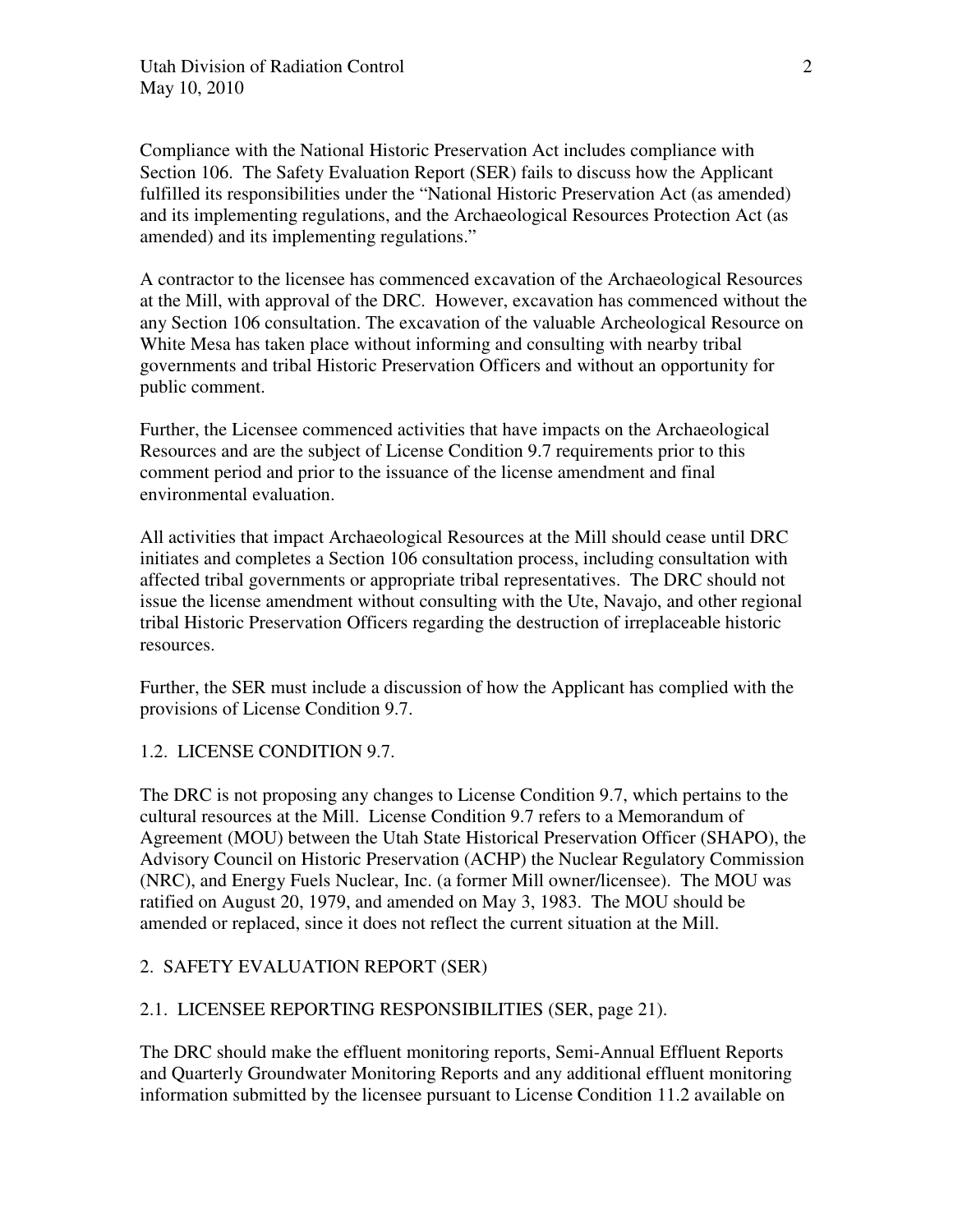the DRC website in a timely manner.

#### 2.3. LONG TERM IMPACTS

UCA R313-24-3D: Environmental Analysis – Long Term Impacts, Safety Evaluation, states that, pursuant to UAC R313-24-3, a major license amendment should include "consideration of the long-term impacts." The SER discussion addresses long-term impacts. However, the SER and the UCA section do not define long-term and leave the issue of long-term containment of the mill tailings and their associated emissions to be addressed in a future Reclamation Plan. Under current federal regulation (40 C.F.R. Sec.  $192.32(B)(1)(i)^{1}$ , consideration of the technical requirements for long-term containment of the tailings is limited to "one thousand years, to the extent reasonably achievable, and, in any case, for at least 200 years." The SER (page 30) gives states that Cell 4B has been designed to provide "reasonable assurance that radiological hazards will be suitably controlled for 1,000 years, to the extent reasonably achievable, and in any case for at lease 200 years."

So, we have "reasonable assurance" to the extent that suitable control is "reasonably achievable." What does this vague language mean over the long-term? The public, the licensee, and the DRC do not really know.

The tailings will remain on White Mesa in perpetuity, that is, forever. Therefore impacts from 200 to 1,000 years are short-term impacts, not long-term impacts, given the time that the tailings will continue to release radon and will be a radioactive and hazardous material requiring physical and regulatory control for as long as there are individuals and entities capable of exercising that control.

\2\ This average shall apply to the entire surface of each disposal area over periods of at least one year, but short compared to 100 years. Radon will come from both uranium byproduct materials and from covering materials. Radon emissions from covering materials should be estimated as part of developing a closure plan for each site. The standard, however, applies only to emissions from uranium byproduct materials to the atmosphere.

 $1\overline{40}$  CFR Sec. 192.32(B)(1)(i).

<sup>(1)</sup> Disposal areas shall each comply with the closure performance standard in Sec. 264.111 of this chapter with respect to nonradiological hazards and shall be designed to provide reasonable assurance of control of radiological hazards to (i) Be effective for one thousand years, to the extent reasonably achievable, and, in any case, for at least 200 years, and, (ii) Limit releases of radon-222 from uranium byproduct materials to the atmosphere so as to not exceed an average \2\ release rate of 20 picocuries per square meter per second (pCi/m2s).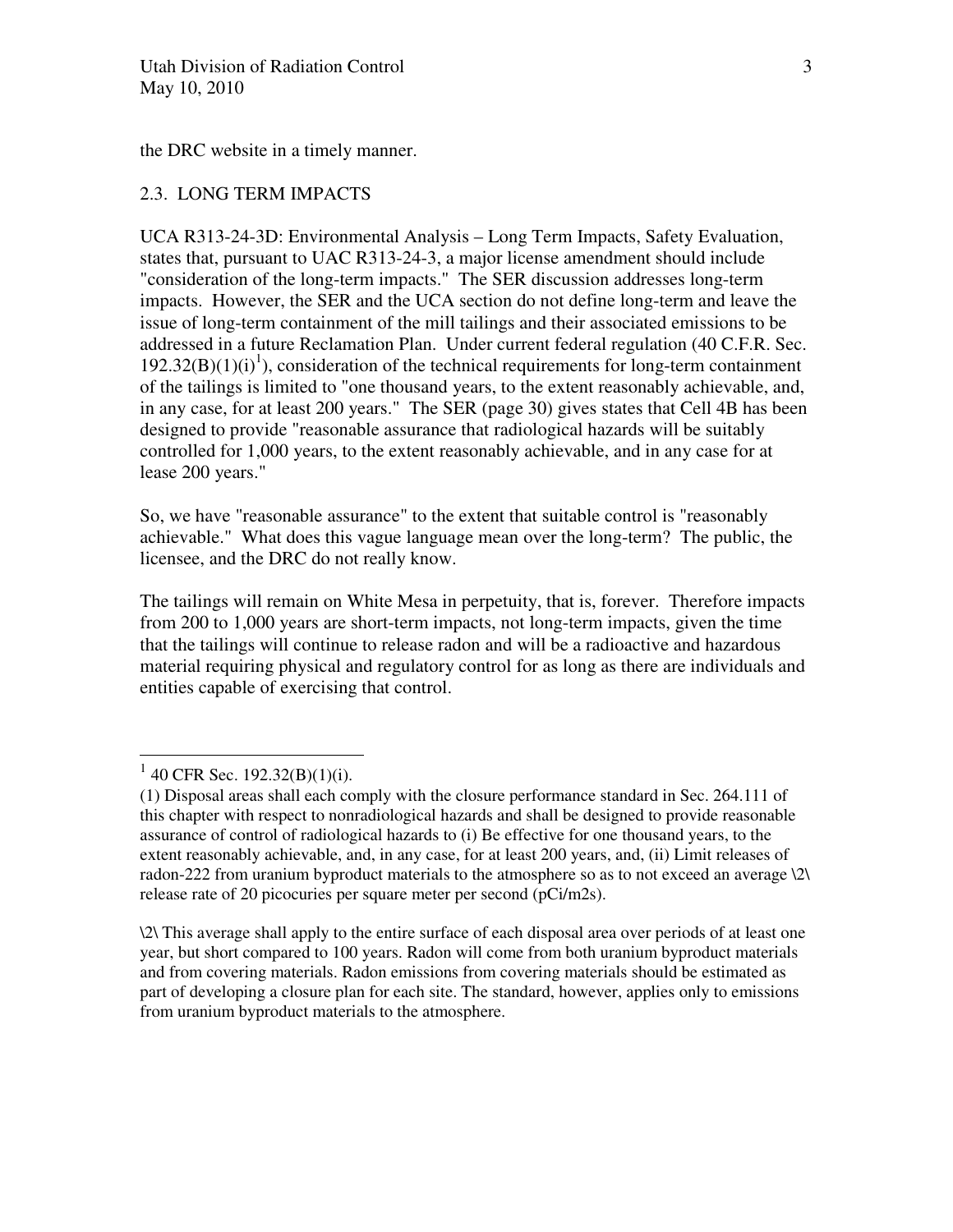Eventually the liners will break down, eventually the tailings cover will erode, and eventually the tailings and the associated radioactive and non-radioactive contaminants will disperse into the air, water, and soils.

Any evaluation of the long-term impacts of the proposed licensing action must address the potential impacts of the dispersion of the tailings from natural forces over the thousands and millions of years that the tailings will remain in place.

# 2.4. PERMANENT ISOLATION WITHOUT ONGOING MAINTENANCE (SER, page 24)

10 CFR Part 40, Appendix A, Criterion 1, states that tailings should be disposed of in a manner that no active maintenance is required to preserve conditions of the site.

There is no doubt that over the years, active maintenance will be required to preserve conditions of the site. The Department of Energy (DOE) has already discovered that active maintenance is required at some of the uranium mill sites that have been reclaimed and that DOE have responsibility for, due to erosion. The DOE is actively looking at different cover and tailings design systems because of the problems they have encountered at these sites.

No matter what the design is, eventually the cover, tailings, and White Mesa itself, will erode, as demonstrated by the geological landscape in the region. Any claim to continued long-term isolation of the tailings--without active maintenance--via a man-made design is not supportable.

The DRC should consult with the DOE and the Nuclear Regulatory Commission and take into consideration recent studies and data regarding the effectiveness of tailings system designs and materials to update the final cover design and materials requirements in order to achieve the maximum long-term isolation of the tailings with minimal maintenance. The DRC should not mislead the public and licensee into thinking that isolation of the tailings for 1,000 and for the long-term future can take place without active maintenance.

# 2.5. IMPACTS OF DEWATERING OF THE TAILINGS CELL (SER, pages 25 – 26)

The discussion of the permanent isolation without ongoing maintenance (10 CFR Part 40, Appendix A, Criterion 1) and the Reclamation Plan refer to the dewatering of the tailings cell after the operational life of the cell. However, there is minimal discussion about two of the primary problems encountered at uranium mills once operation has ceased and cell dewatering commences. Once dewatering commences, the result is an increase in the release of radon from the cell and an increase in windblown tailings. The SER mentions the possibility of the use of "platform fill," but provides little information and analysis of the use of fill or other means to minimize the emission of radon, hazardous and radioactive particulates to the atmosphere and the environment.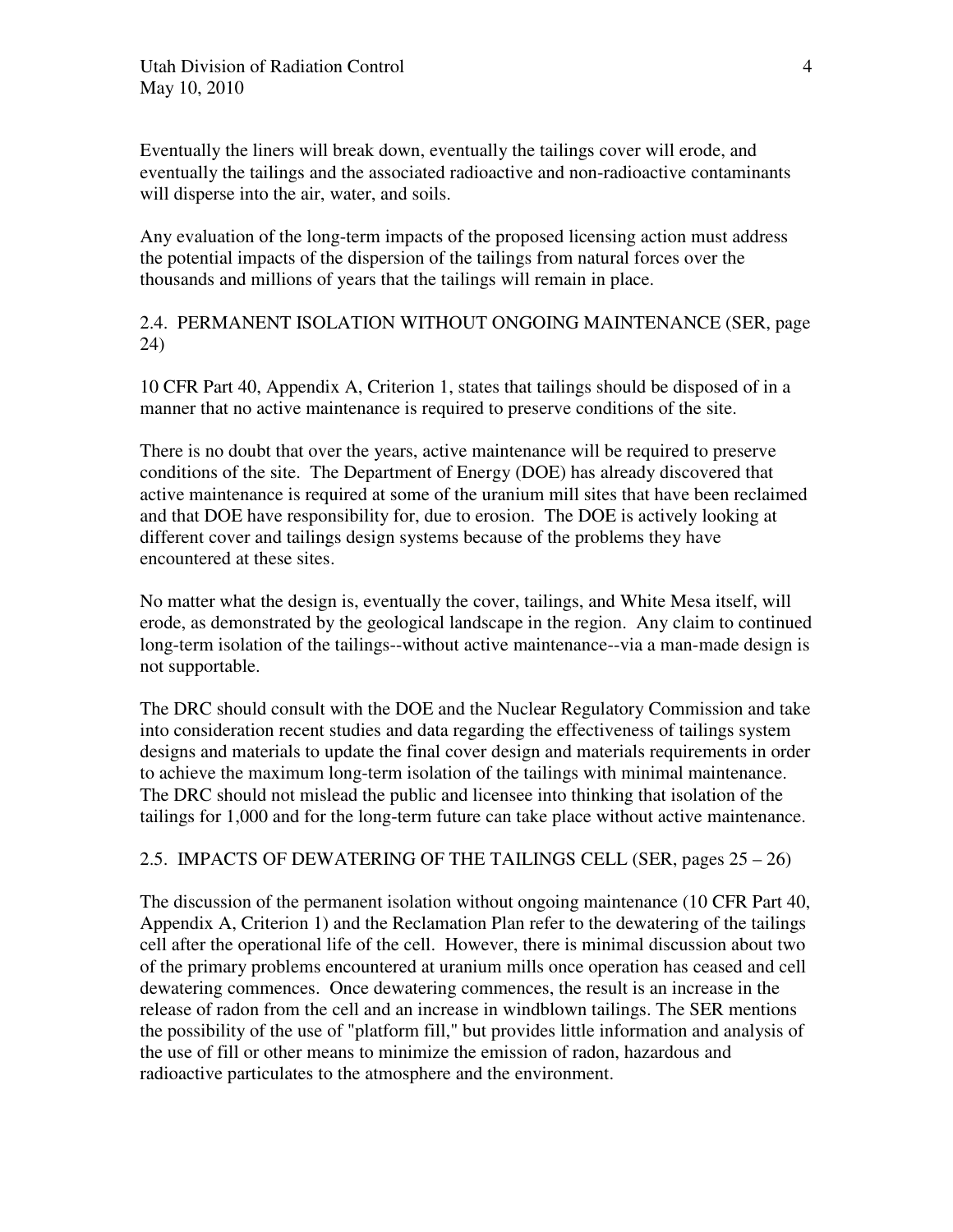The SER should discuss in more detail the impacts of cell dewatering on the emission of radon and other gases and hazardous and radioactive particulates and how these impacts will be mitigated during the estimated 5.5 years between the cessation of cell operation and the placement of an interim and final cover.

# 2.6. OFF SITE MEASURING DEVICES

The February 12, 2010, letter to Dave Frydenlund, DUSA, from Senes Consultants Ltd., states (page 2): Due to the inaccuracy of the radon measurement devices the mill is not required to sample for environmental radon under its license."

The Application for Cell 4B and the SER fail to provide supportive documentation regarding various types of radon measuring devices and their supposed "inaccuracy" to justify the failure to measure environmental radon from Cell 4 B and other radon sources at the Mill. This would include on- and off-site monitoring of radon.

The SER should include a full justification, with supporting documentation, of the onand off-site radionuclide monitoring programs, including monitoring of radon. If DUSA is not required to sample for environmental radon and other radioactive releases on- and off-site, the public must know why and have supporting technical bases.

# 2.7. EFFLUENT CONTROL DURING OPERATIONS (SER, pages 59 - 60)

The SER discusses compliance with 10 C.F.R. 40, Appendix A, Criterion 8, with respect radioactive effluents from the mill and tailings impoundment. Criterion 8 includes the requirement:

Milling operations producing or involving thorium byproduct material must be conducted in such a manner as to provide reasonable assurance that the annual dose equivalent does not exceed 25 millirems to the whole body, 75 millirems to the thyroid, and 25 millirems to any other organ of any member of the public as a result of exposures to the planned discharge of radioactive materials, radon-220 and its daughters excepted, to the general environment.

The SER fails to discuss how compliance with the above requirement for exposures to the public will be measured and compliance will be assured with respect the release of the discharge of radioactive materials from Cell 4B and other sources at the mill during the operation of the tailings cell.

The SER should explain exactly how the Applicant will demonstrate compliance with Criterion 8 with respect the emission from Cell 4B.

2.8. COMPLIANCE WITH OTHER FEDERAL AND STATE REGULATIONS